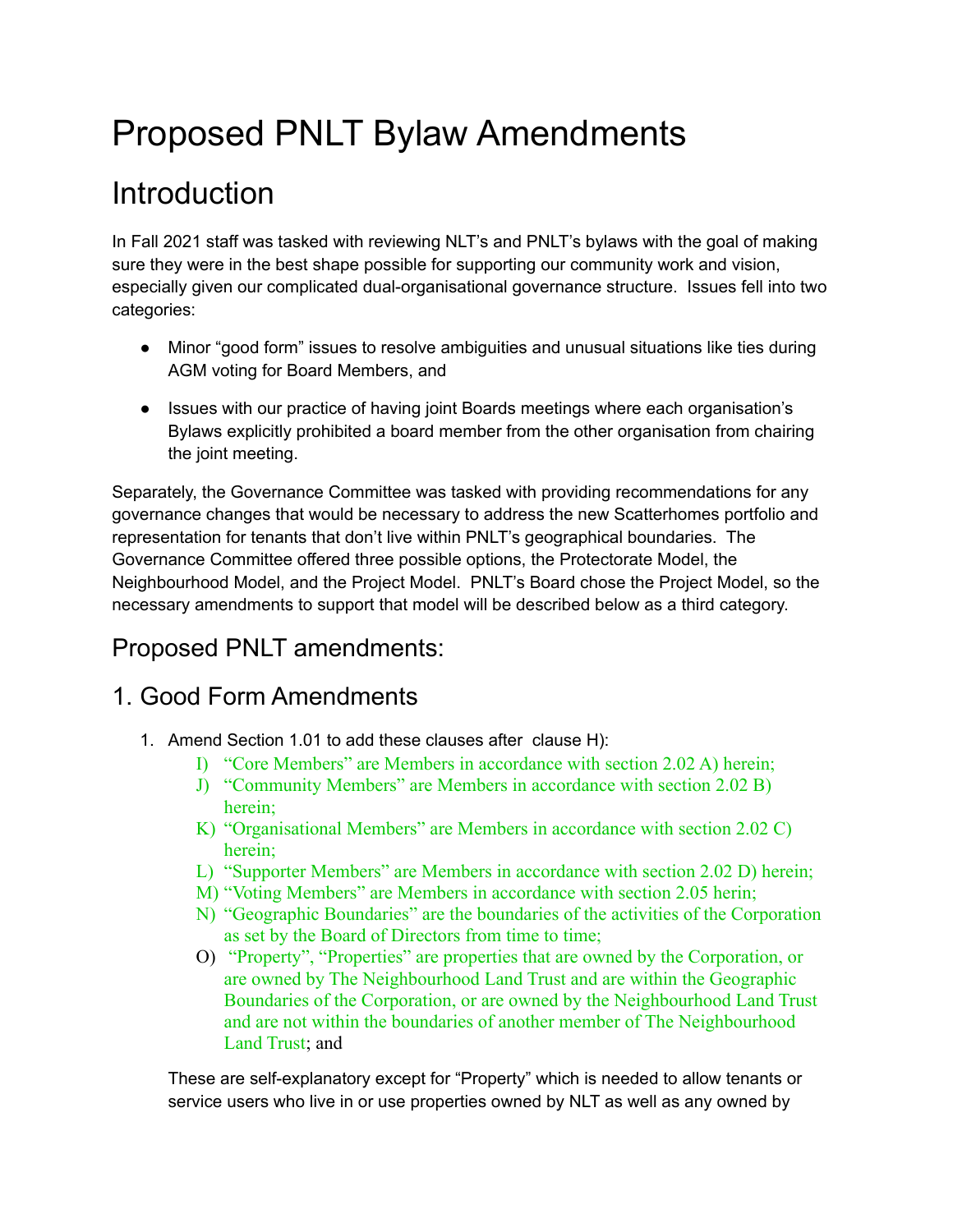PNLT. This is consistent with our current practice, but fixes the technical problem that our bylaws currently only allow tenants of properties owned by PNLT to be Core Members.

2. Amend Section 2.02 clause A)

From:

A) Any person 16 years of age or over, who supports the objects and activities of the Corporation, and is a tenant in, or user or client of services carried out on the Corporation's property is eligible for a Core membership;

To:

A) Any person 16 years of age or over, who supports the objects and activities of the Corporation, and is a tenant in, or user or client of services carried out on the Corporation's Property is eligible for a Core membership;

To engage the PNLT & NLT definition of Property added to Section 1.01, thereby allowing members living in NLT owned property to be Core Members.

3. Amend Section 2.02 clause B)

From:

B) Any person 16 years of age or over, who supports the objects and activities of the Corporation and lives or works within the geographic boundaries of activities of the Corporation as set by the Board of Directors from time to time, is eligible for a Community membership;

to:

B) Any person 16 years of age or over, who supports the objects and activities of the Corporation and lives or works within the Geographic Boundaries of activities of the Corporation is eligible for a Community membership;

Having defined Geographic Boundaries above, this is clearer.

4. Amend Section 2.05

From:

#### **2.05 Members Voting**

Each member of the Corporation in good standing from Core, Community Member and Organizational member types shall be entitled to vote at meetings of the Corporation, subject to election registration criteria as set forth in these Bylaws. Members in the Supporter category of membership are not entitled to vote or to stand for election as a Director of the Corporation.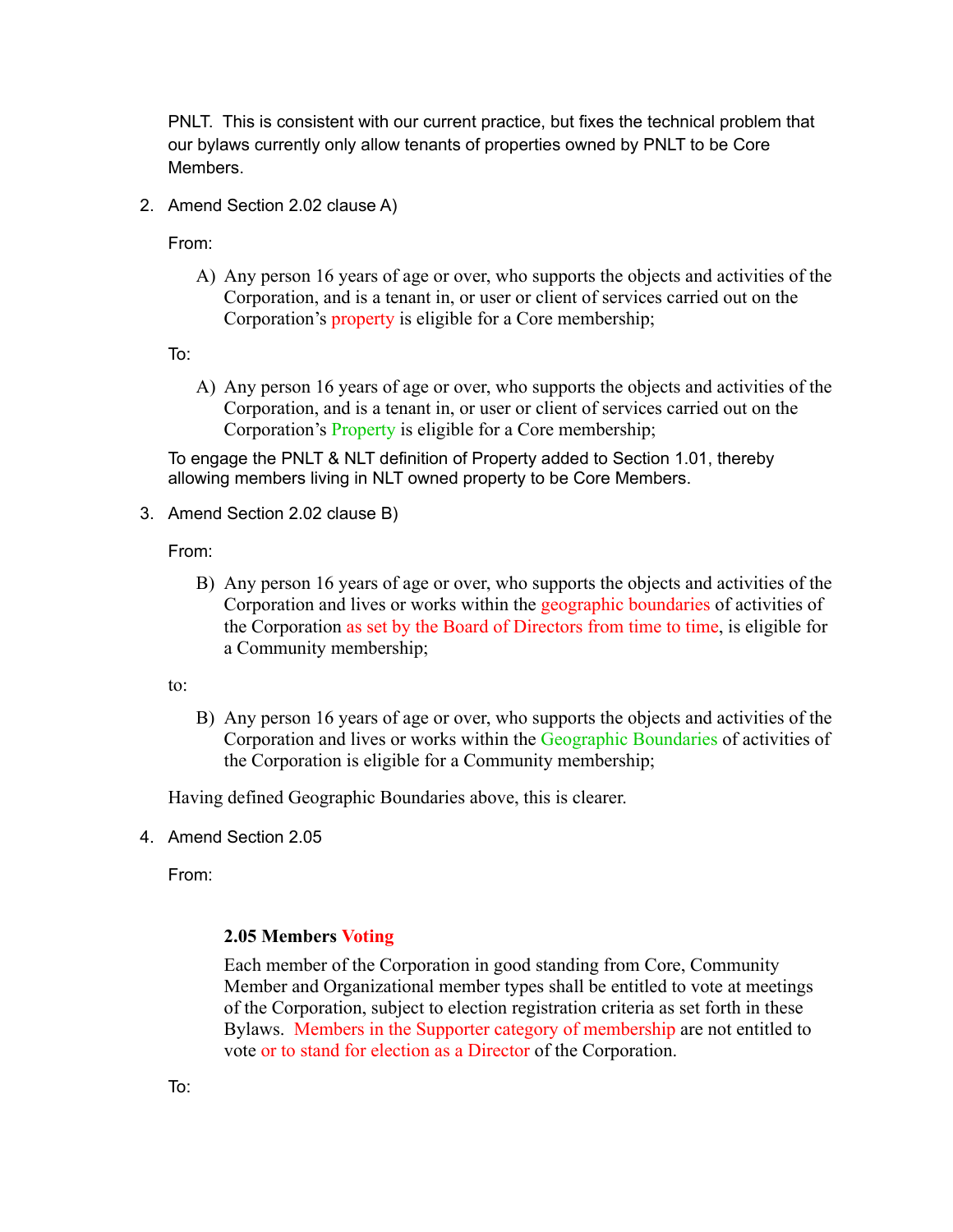#### **2.05 Voting Members**

Each member of the Corporation in good standing from Core, Community Member and Organizational member types shall be entitled to vote at meetings of the Corporation, subject to election registration criteria as set forth in these Bylaws. Supporter Members are not entitled to vote at meetings of the Corporation.

For clarity. The last phrase about Supporter members not being entitled to stand for election is a criteria of Directors, not voting members, and should be moved to the section about Directors. See "1.11 Amend Section 4.01 clause C)" below

- 5. Replace "his or her" with "the Member" or "their" throughout, to be more inclusive of non-binary persons.
- 6. Amend Section 2.06 clause A) c.

From:

c. or has been a member not in good standing for more than 12 consecutive months.

To:

c. or upon expulsion by special resolution of the Board.

Expulsion or suspension should be by Special Resolution (two-thirds majority) mostly to ensure proper notice is adhered to.

7. Amend Section 2.06 B)

From:

B) The Board of Directors of the Corporation may, by a resolution duly passed at a Board meeting by at least two-thirds of the votes cast at the meeting, suspend or expel any member. The notice of the resolution shall be provided to the member who is the subject of the resolution at least 14 days in advance of the meeting and shall include a brief statement of the reason for the proposed suspension or expulsion. The member who is the subject of the proposed action shall be entitled to an opportunity to be heard at the meeting before the resolution is put to a vote.

To:

B) The Board may, by a special resolution duly passed at a Board meeting by at least two-thirds of the votes cast at the meeting, suspend or expel any member. The notice of the resolution shall be provided to all members who are the subject of the resolution at least 14 days in advance of the meeting and shall include a brief statement of the reason for the proposed suspension or expulsion. Members who are the subject of the proposed action shall be entitled to an opportunity to be heard at the meeting before the resolution is put to a vote.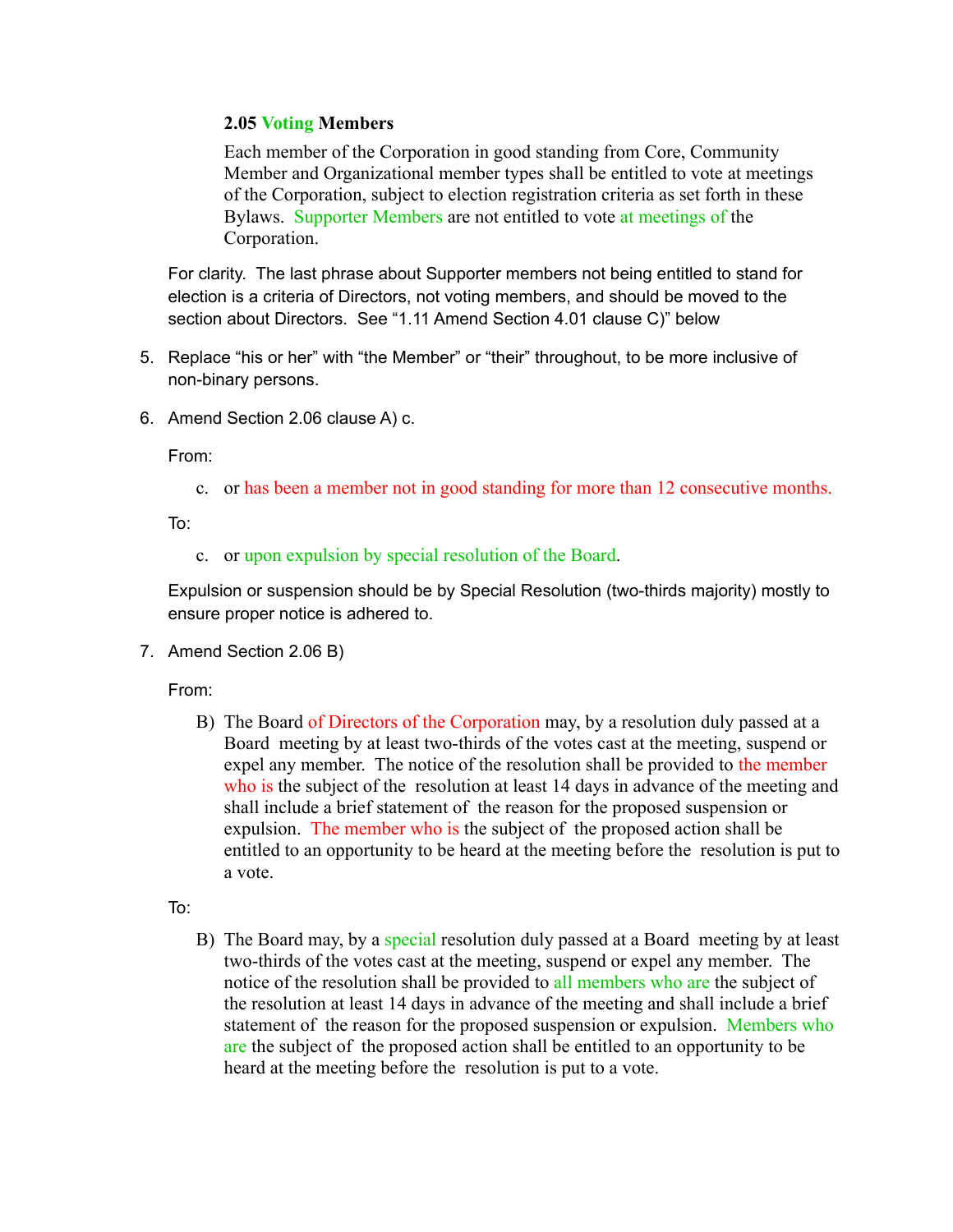For clarity and to allow a process that can handle multiple suspensions or expulsions simultaneously, as when this happens it often involves multiple persons.

- 8. To Section 2.06 add a clause after A):
	- B) The Secretary shall from time to time bring forward a special resolution to the Board to expel all members who have not been in good standing for more than 12 consecutive months.

This formalises and regularises the process of expulsions, which will hopefully help to make it more impersonal and objective.

9. Amend Section 3.04 paragraph 1

From:

In order to be eligible to vote at any meeting of the Corporation, each member in good standing of the Corporation from the Core, Community Member, and Organizational categories of membership must be at least 18 years of age and have been registered as a member of the Corporation no less than five business days before the meeting date. Members in the Organizational category of membership who are not for profit associations, organizations or corporations, must designate in writing only one person at least 18 years of age to be their designated member for the purpose of voting.

To:

In order to be eligible to vote at any meeting of the Corporation, each Voting Member in good standing of the Corporation must be at least 18 years of age and have been registered as a Member for no less than five business days before the meeting date. Organizational Members who are not for profit associations, organizations or corporations, must designate in writing only one person at least 18 years of age to be their designated member for the purpose of voting.

For Clarity, now that the member classes are textually defined.

10. Amend Section 4.01 clause A)

From:

A) At the first meeting of the members and at each succeeding annual meeting at which an election of Directors is required, the Directors shall be elected by the members, except for the category of Directors representing the Core membership category, who will be elected only by members in the Core membership category.

To:

A) At the first meeting of the members and at each succeeding annual meeting at which an election of Directors is required, the Directors shall be elected by the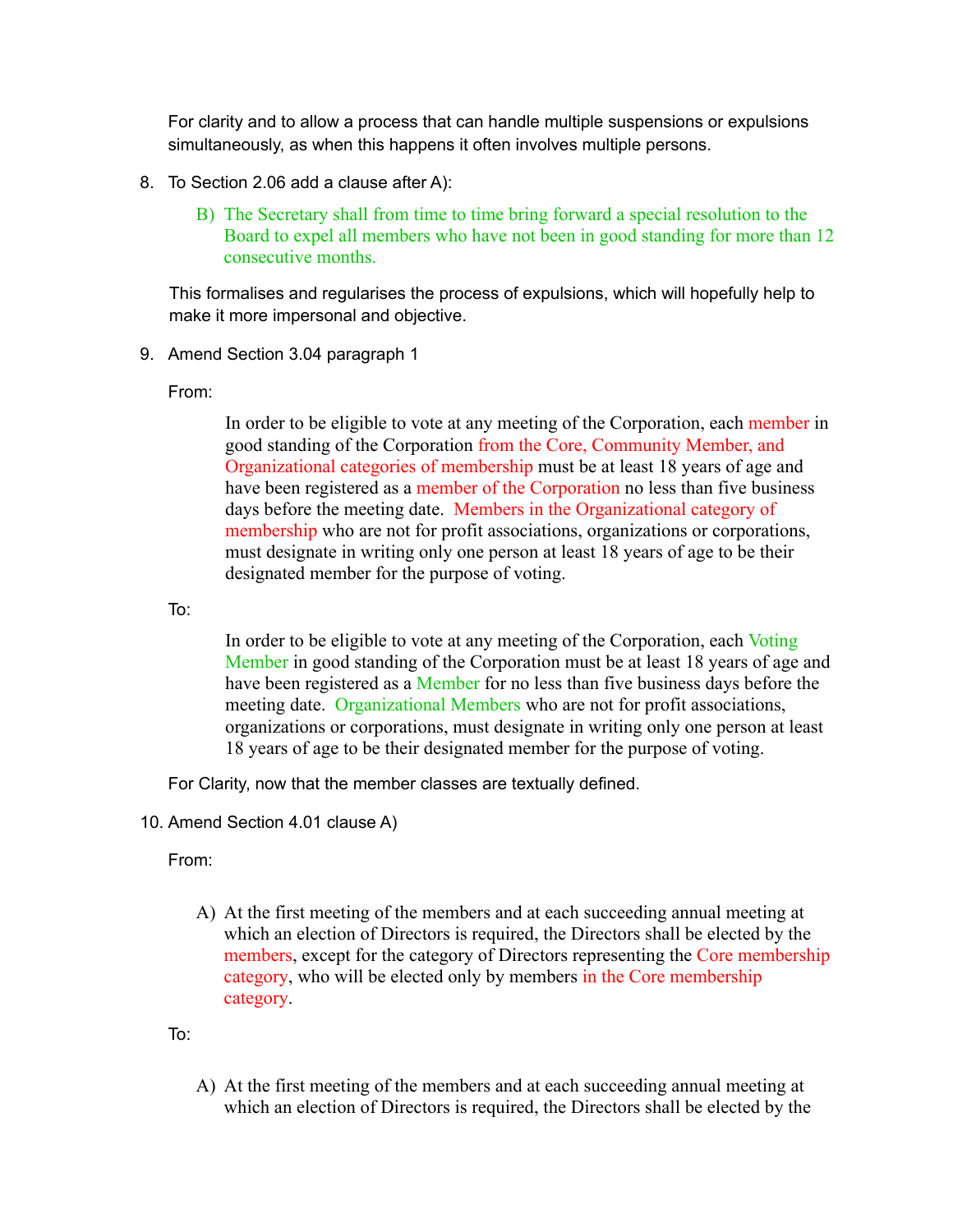Voting Members, except for the category of Directors representing the Core Members, who will be elected only by Core Members.

To correctly represent our intent that only voting members can vote in elections (excllusive of supporting members) and for Clarity, now that Voting Member and Core Member are textually defined.

11. Amend Section 4.01 clause C)

From:

C) Directors shall be members in good standing and must have held membership in the Corporation for at least 30 days prior to standing for election. At the discretion of the Board of Directors, in exceptional circumstances, the Board of Directors may pass a resolution to approve a person's candidacy despite the fact a person may not have held membership in the Corporation for at least one year. Members in the Organizational category of membership who are not for profit associations, organizations or corporations must designate in writing a person to stand for election as Director.

To:

C) Directors shall be Voting Members in good standing and must have held membership in the Corporation for at least 30 days prior to standing for election. At the discretion of the Board of Directors, in exceptional circumstances, the Board of Directors may pass a resolution to approve a person's candidacy despite the fact a person may not have held membership in the Corporation for at least 30 days. Organizational Members who are not for profit associations, organizations or corporations must designate in writing a person from their organization to stand for election as Director.

For Clarity, to correct the 30 day / one year inconsistency, to add clarity that Organisations can only nominate a person from their organization to stand for election as a Director, and to clarify that Supporting Members cannot be Directors (without special permission of the Board as described in 4.01 F) .)

12. Amend Section 4.04 clause E)

From:

E) To be elected, a candidate on the ballot must receive the highest number of affirmative votes from the members voting in the election;

To:

E) Candidates are elected to Board seats for which they are eligible in order from the highest number of affirmative votes from the members voting in the election;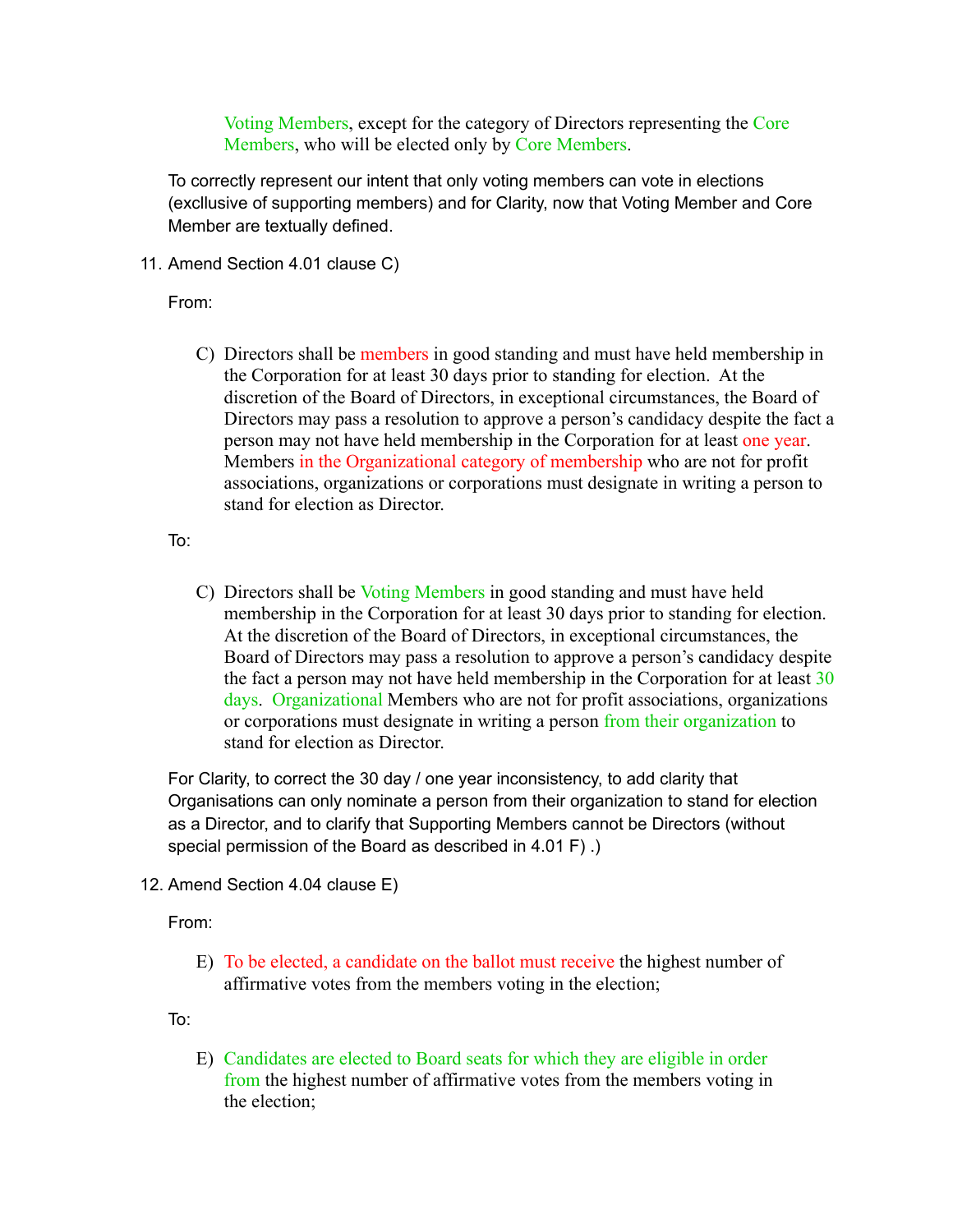So that it actually says what we mean it to say, rather than just electing one candidate per election regardless of how many seats are open in that election

- 13. To Section 4.04 add a clause after clause E)
	- F) If more candidates than remaining open seats have the same number of affirmative votes, the open seats will be elected from among the tied candidates by lot; and

To provide process in the case of a tie in voting.

14. Amend Section 6.01 clause D)

From:

A) The Board shall appoint a Standing Executive Committee, whose members will include officers of the Corporation who are Directors, whose duties shall include Board management powers and exercising powers delegated to it by the Board of Directors, including acting in the event of an emergency, and any other duties set out by the Board of Directors in the Committee's terms of reference. All decisions of the Executive Committee shall be reported to the Board at the next regular meeting, but no ratification of decisions is necessary.

To:

A) The Board shall appoint a Standing Executive Committee, whose members will include officers of the Corporation who are Directors, whose duties shall include setting the agenda for Board meetings, proposing a schedule for regular Board meetings, calling emergency Board meetings, and exercising powers delegated to it by the Board of Directors, including acting in the event of an emergency, and any other duties set out by the Board of Directors in the Committee's terms of reference. All decisions of the Executive Committee shall be reported to the Board at the next regular meeting, but no ratification of decisions is necessary.

"Board Management Powers" is just too vague, better to spell out something concrete and if something else is needed, amend it.

15. Amend Section 10.01

From:

The Members may from time to time amend the By-laws of the Corporation by a vote of special majority at a meeting duly called. The Board may not amend these By-laws.

To:

The Members may from time to time amend the By-laws of the Corporation by special resolution at a meeting duly called. The Board may not amend these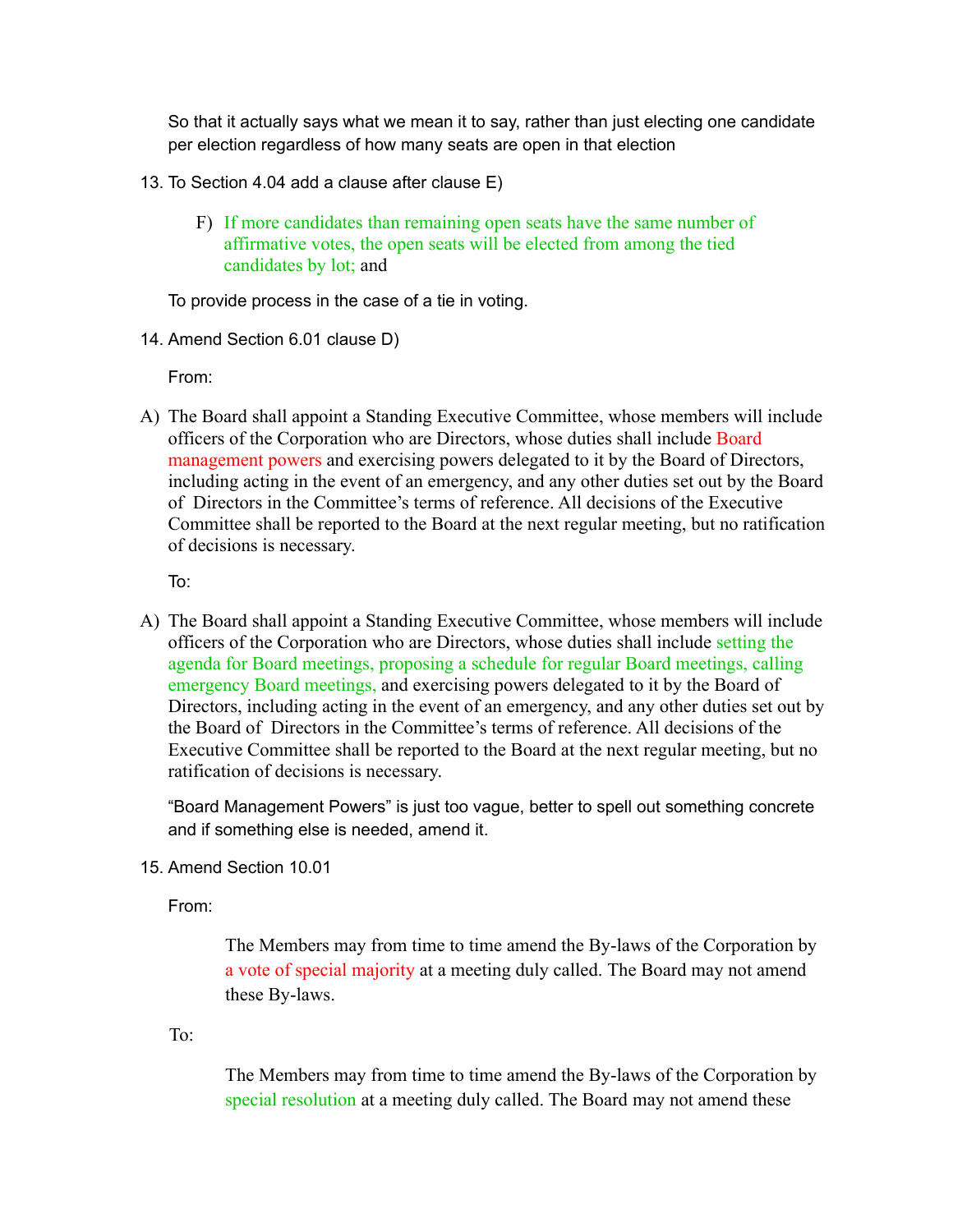By-laws.

The term "special majority" is not defined in the NFP Corporations act, but "special resolution" is, also "special resolution" brings with it appropriate notice requirements that will help ensure Members are well-informed.

## 2. Joint Board Meeting Amendments

These amendments are being made to formalise our long-standing practice of holding joint Board meetings chaired by a board member of either the PNLT or the NLT.

- 1. Add a clause after Section 1.01 F):
	- G) "Network Member" means a board member of a land trust organization which is itself, like the Corporation, a member of The Neighbourhood Land Trust;

The Term "Network Member" is to clarify that members of the NLT are actually land trusts, and therefore entities that themselves have board members, called herein Network Members. This is necessary to allow Board members of NLT (or potentially a sister land trust) to be appointed as Meeting Chair during joint Board meetings. (NLT board members are specifically allowed for below, not in this definition, to provide better alignment with the definition in NLT's bylaws.)

2. Amend Section 5.03

From:

The Chair shall preside at Board meetings. In the absence of the Chair, the Directors present shall elect one of their number to act as the Chair.

To:

The Chair shall preside at Board meetings. If the Chair is absent or disinclined, the Directors present shall appoint one of their number, or an Network Member or a board member of The Neighbourhood Land Trust to act as the Chair.

This enables NLT Board Members to appoint a PNLT Board Member (or any other member Land Trust) to Chair the meeting.

## 3. Project Model Amendments

These amendments are being proposed to allow us to include tenants living in the Scatterhome Properties NLT is acquiring from TCHC later this year as Core Members with Board representation.

1. To Section 1.01 add a clause after clause O):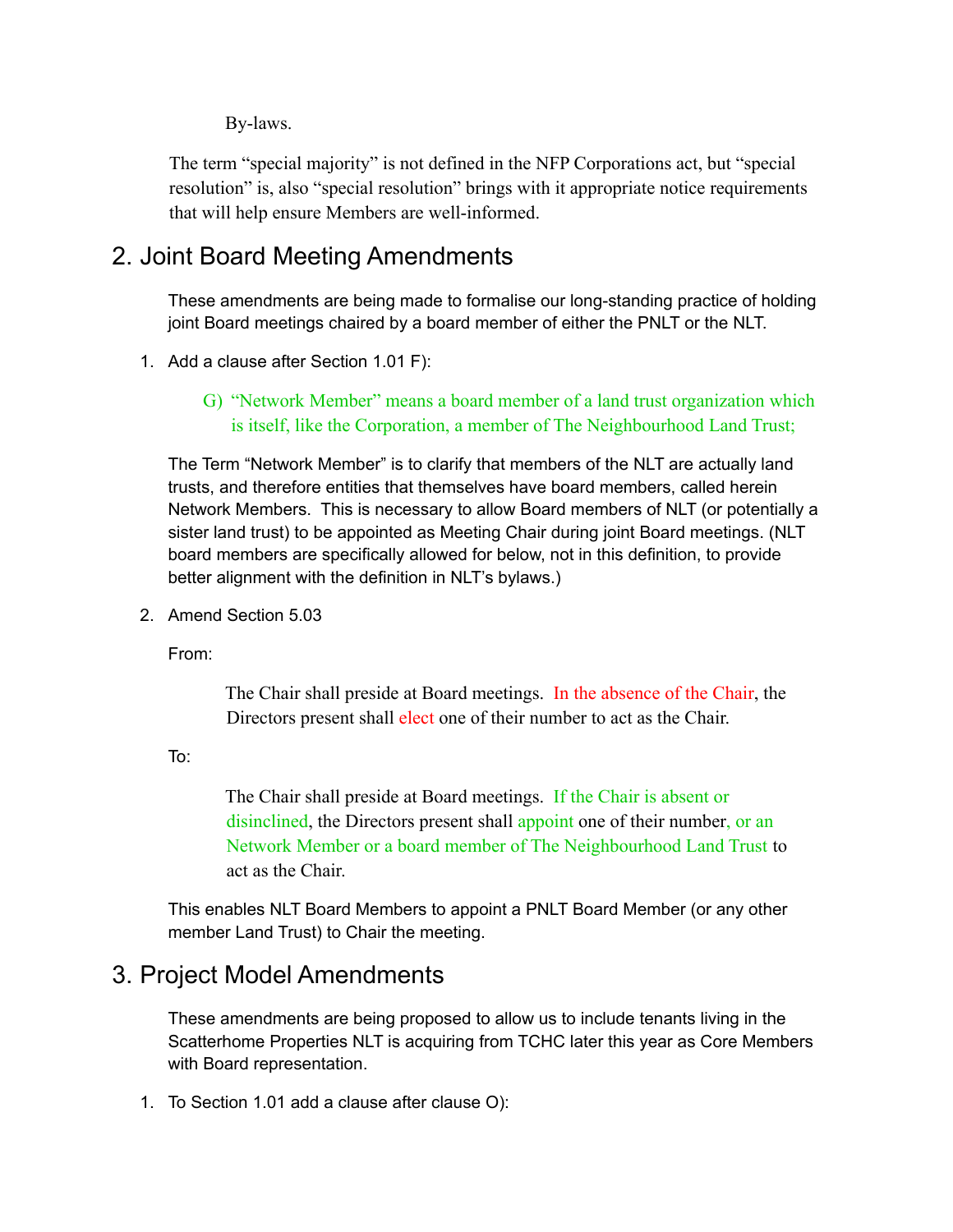- P) "Project", "Projects" are named categories into which, from time to time the Board, by resolution and with the advice of staff, apportions all Properties; and
- 2. Further amend (subsequent to amendment 1.10 above) Section 4.01 clause A)

From:

- A) At the first meeting of the members and at each succeeding annual meeting at which an election of Directors is required, the Directors shall be elected by the Voting Members, except for the category of Directors representing the Core Members, who will be elected only by Core Members.
- To:
	- A) Directors shall be elected by the Voting Members, except for Directors representing the Core Members, who will be elected only by Core Members from the Project each Director represents, and Directors representing the Community Members who will be elected only by Community and Organizational Members and by Core Members who live or work within the Geographic Boundaries of the Corporation.
- 3. Amend Section 4.01 clauses D) and E)

From:

- D) There must be at least four Directors elected from each of the Core, Community Member and Organizational Member categories of membership. Additional Directors can be from any of the eligible Membership categories. The board shall be composed of no less than 12 Directors and no more than 15 Directors.
- E) The Board will determine the number of vacant seats in which categories of membership are eligible for election and will publish that information as part of the notice of the Annual General Meeting.

To:

- D) There must be at least five Directors elected from the Core and Community Member categories, and at least two Directors elected from the Organizational Member category. The board shall be composed of no less than 12 Directors and no more than 18 Directors.
- E) The Board, with the advice of the Governance Committee, shall determine the number of vacant seats in which categories of membership are eligible for election, and will publish that information as part of the notice of the Annual General Meeting.
- 4. Add to Section 4.01 a clause after E):
	- F) When determining vacant seats eligible for election the Board and the Governance Committee shall ensure that neither the Core nor the Organizational